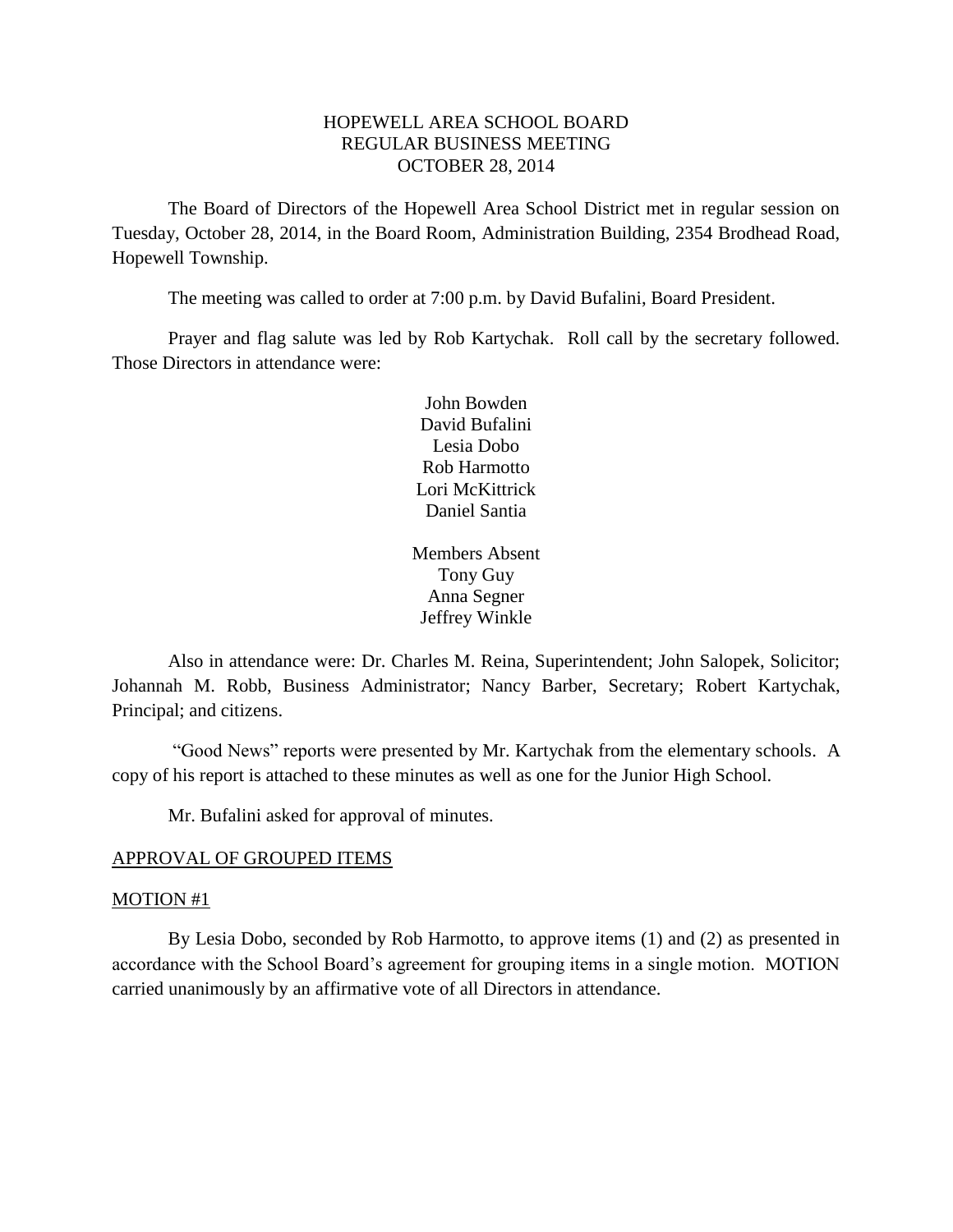# Approval of Minutes

- 1. Recommendation to approve the September 23, 2014 business meeting minutes as presented.
- 2. Recommendation to approve the October 14, 2014 work meeting minutes as presented.

# APPROVAL OF GROUPED ITEMS

## MOTION #2

By Daniel Santia, seconded by Lori McKittrick, to approve items (1) through (3) as presented in accordance with School Board's agreement for grouping items in a single motion. MOTION carried unanimously by an affirmative vote of all Directors in attendance.

## Tax Collectors' Report

1. Recommendation to accept report for taxes collected for the month of September 2014, as presented, and make said report a part of these minutes.

## Treasurer's Report

2. Recommendation to accept report of the Treasurer for the month of September 2014, as presented, and make said report a part of these minutes.

## Financial Statements

3. Recommendation to accept Financial Statements for the month of September 2014, as presented, and make said statements a part of these minutes.

### VISITOR'S COMMENTS

No visitors wished to address the Board.

At 7:05 p.m. Mr. Bufalini announced that an Executive Session would be held at this time to discuss personnel. This announcement is being made to be in compliance with Act 84 of 1986, Pennsylvania's Sunshine Law, as amended. The meeting resumed at 7:22 p.m.

At this time Mr. Bufalini asked that Committee discussion and recommendations begin.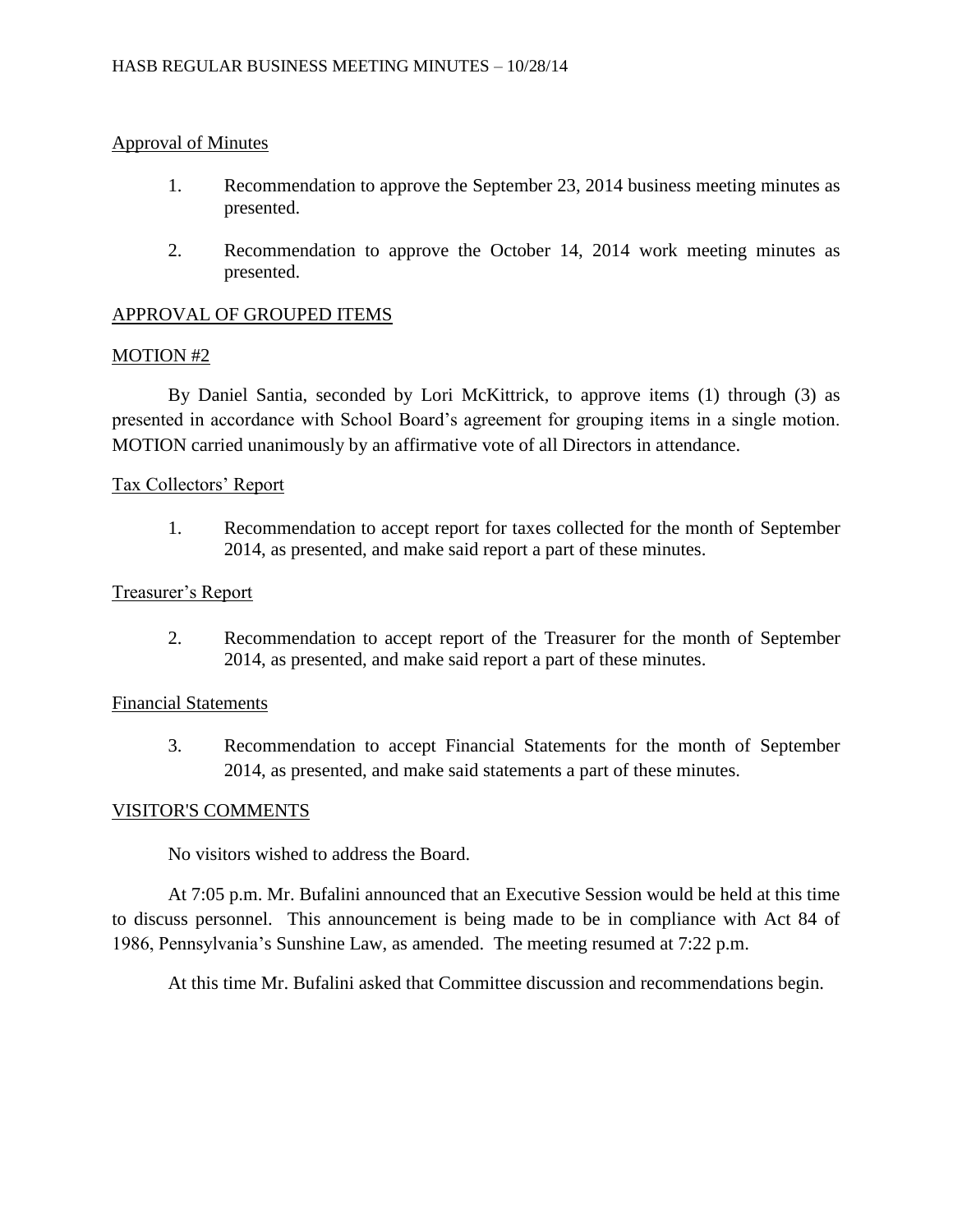## **Education/Curriculum/Instruction by Lesia Dobo, Chair**

#### MOTION #3

By Lesia Dobo, seconded by Lori McKittrick, to approve the Marching Band trip to Chicago from April 23, 2015 through April 26, 2015. MOTION carried unanimously by an affirmative vote of all Directors in attendance.

### MOTION #4

By Lesia Dobo, seconded by John Bowden, to approve the request from Mr. Katkich for Mike Gill and Robert Mawhinney to sponsor the Math Counts Club at the Junior High School. MOTION carried unanimously by an affirmative vote of all Directors in attendance.

### MOTION #5

By Lesia Dobo, seconded by Daniel Santia, to approve the Agreement with Gary Chadwell to provide technical assistance to staff regarding the Collins Writing Program on November 17, 2014 and January 19, 2015 at a cost of \$1,700 per day plus expenses. MOTION carried unanimously by an affirmative vote of all Directors in attendance.

#### MOTION #6

By Lesia Dobo, seconded by Lori McKittrick, to approve the Web Hosting Agreement with The Cooper Institute for hosting of the Fitnessgram application used by the elementary school's physical education department in the amount of \$1,219.56. MOTION carried unanimously by an affirmative vote of all Directors in attendance.

### **Buildings and Grounds by Daniel Santia, Co-Chair**

### MOTION #7

By Daniel Santia, seconded by John Bowden, to approve the request from Mike Shuleski to use the gym at the Junior High School on November 1, 8, 15 and 22, 2014 for an instructional baseball camp for children ages 9-12. Proceeds will go to the Baseball Boosters. MOTION carried unanimously by an affirmative vote of all Directors in attendance.

#### MOTION #8

By Daniel Santia, seconded by Lesia Dobo, to approve the request by the Greek Orthodox Church to utilize Gym A at the Junior High School Friday evenings from October 24, 2014 through March 31, 2015 from 8:30 p.m. until 10:30 p.m. MOTION carried unanimously by an affirmative vote of all Directors in attendance.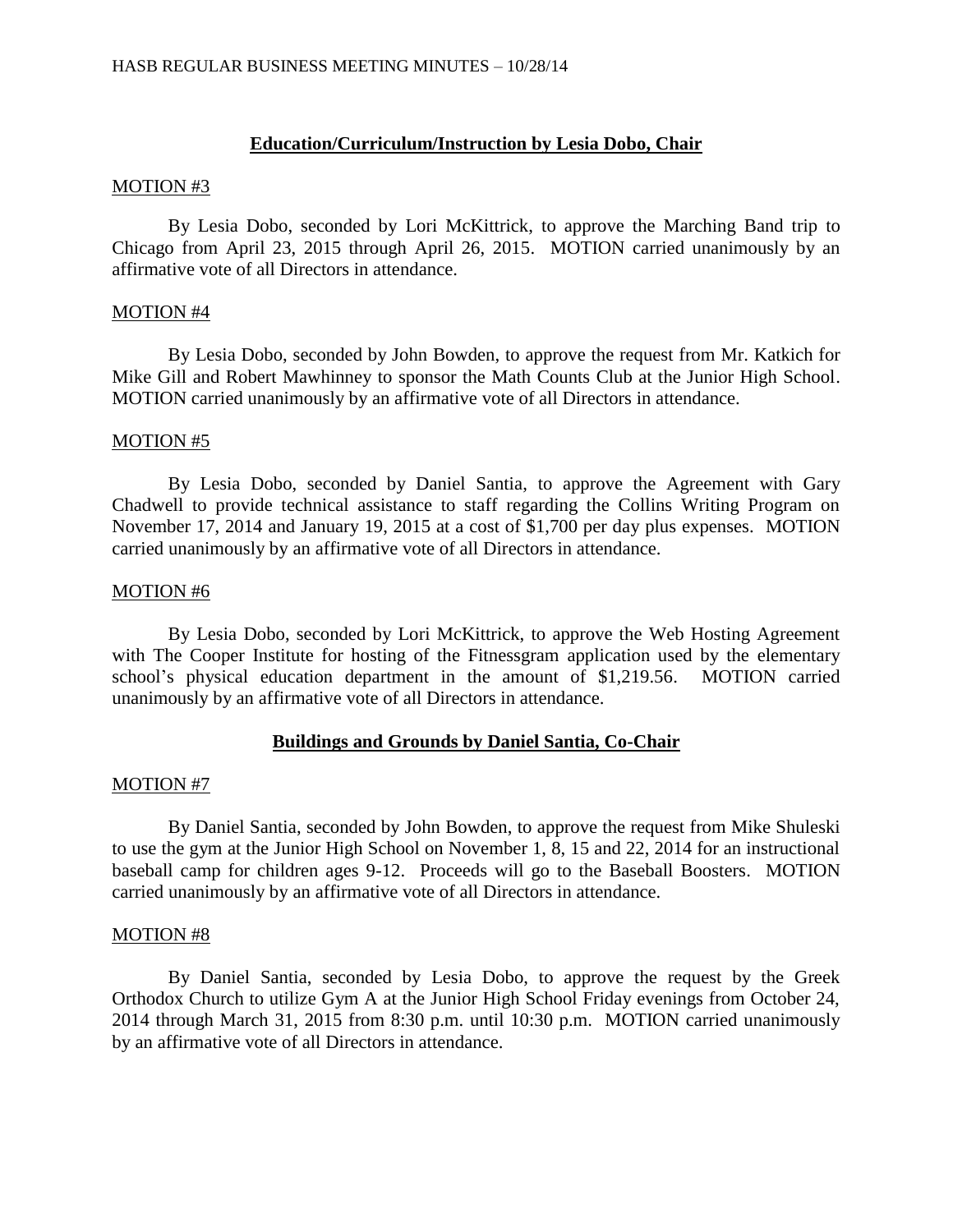# MOTION #9

By Daniel Santia, seconded by Lori McKittrick, to approve the request from Hopewell Youth Baseball Association to perform work on the fields at Hopewell Elementary School MOTION carried unanimously by an affirmative vote of all Directors in attendance.

# **Finance and Budget by John Bowden, Chair**

## APPROVAL OF GROUPED ITEMS

## MOTION #10

By John Bowden, seconded by Daniel Santia, to approve items (1) through (3) and to ratify items (4) and (5) as presented in accordance with School Board's agreement for grouping items in a single motion. MOTION carried unanimously by an affirmative roll call vote of all Directors in attendance.

- 1. General Fund List of Bills in the amount of \$605,103.54
- 2. Capital Reserve Fund payment in the amount of \$216,117.73
- 3. Cafeteria Fund payments in the amount of \$107,569.05
- 4. Capital Reserve Fund payments in the amount of \$87,348.00
- 5. General Fund payments in the amount of \$4,591,895.14

# MOTION #11

By John Bowden, seconded by Daniel Santia, to approve the Resolution to participate in the Beaver Valley Intermediate Unit's Joint Purchasing Program for the 2015-2016 school year at a cost of \$600.00. MOTION carried unanimously by an affirmative vote of all Directors in attendance.

# APPROVAL OF GROUPED ITEMS

# MOTION #12

By John Bowden, seconded by Lesia Dobo, to approve items (1) through (7) as presented in accordance with School Board's agreement for grouping items in a single motion. MOTION carried unanimously by an affirmative vote of all Directors in attendance.

1. Two Year Preventive Maintenance Agreement with Renick Brothers for the pool pak unit.

| a. | Year one | \$5,020.00 |
|----|----------|------------|
| b. | Year two | \$5,198.00 |

2. Payment application from Northern Athletic Construction Company for payment No. 5 in the amount of \$84,002.80.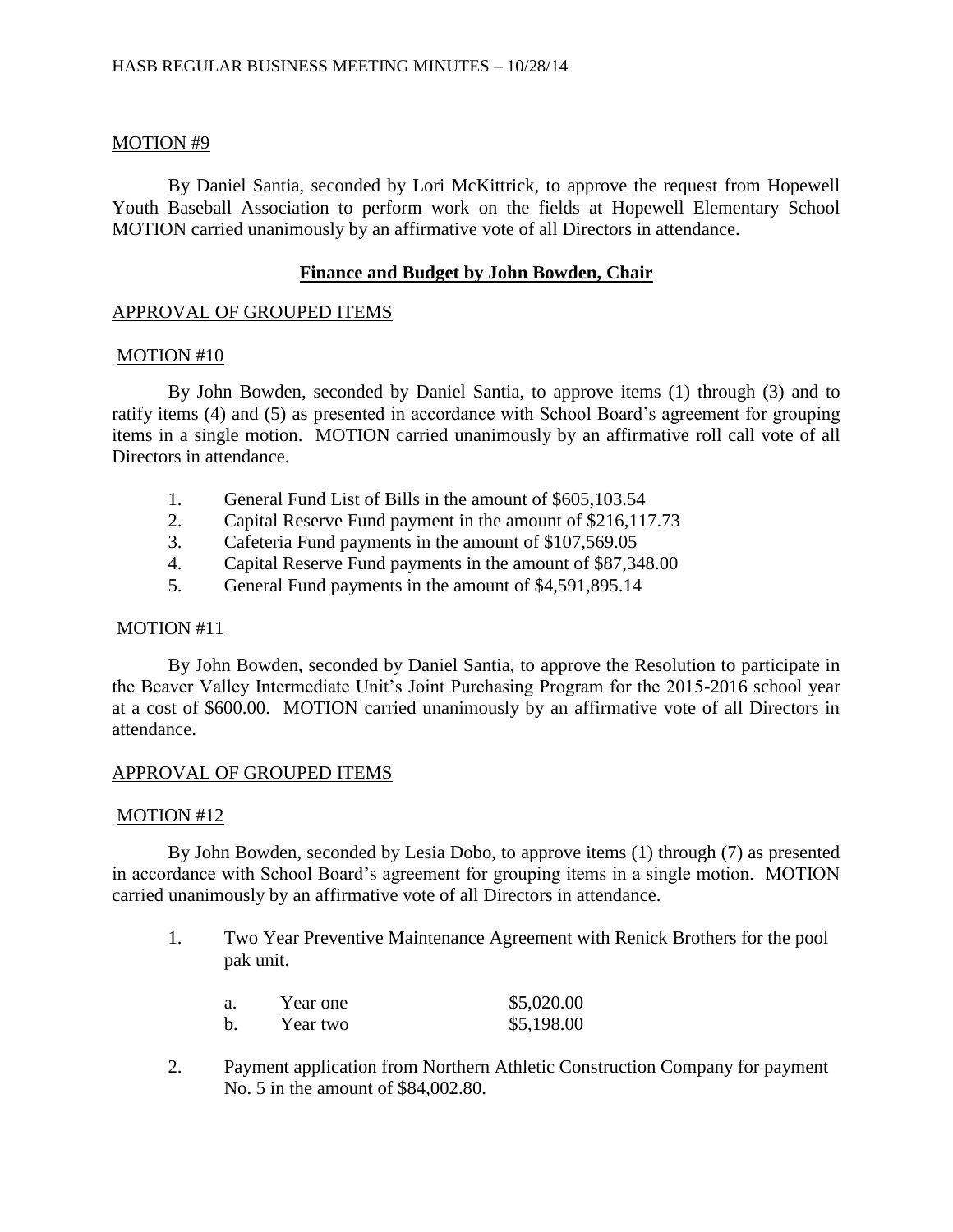- 3. Payment application from Dagostino Electronic Services, Inc. for payment No. 1 in the amount of \$119,943.68.
- 4. Invoice from Civil and Environmental Consultants Inc. in the amount of \$12,171.25 for geotechnical inspections at the Senior High School maintenance area.
- 5. Proposal from Comdoc for a lease/purchase of five Xerox multi-function devices at a monthly cost of \$1,318 for 60 months.
- 6. Purchase of a Certificate of Deposit for \$1,013,562.38 with ESB Bank at a rate of .50% to mature on May 20, 2015.
- 7. Change Order #EC-003 from Dagostino Electronic Services in the amount of \$0.00 to provide all necessary equipment to support fiber upgrade.

# MOTION #13

By John Bowden, seconded by Lesia Dobo, to approve Plancon Part H for Project No. 2395, Hopewell Memorial Junior High School financed by Series A 2002 in the amount of \$1,745,000. MOTION carried unanimously by an affirmative roll call vote of all Directors in attendance.

# **Legislative by Lori McKittrick; Co-Chair**

### MOTION #14

By Lori McKittrick, seconded by John Bowden, to approve the HASD Board of Directors Reorganization meeting on December 2, 2014 at 7:00 p.m. in the Central Administration Board Room. MOTION carried unanimously by an affirmative vote of all Directors in attendance.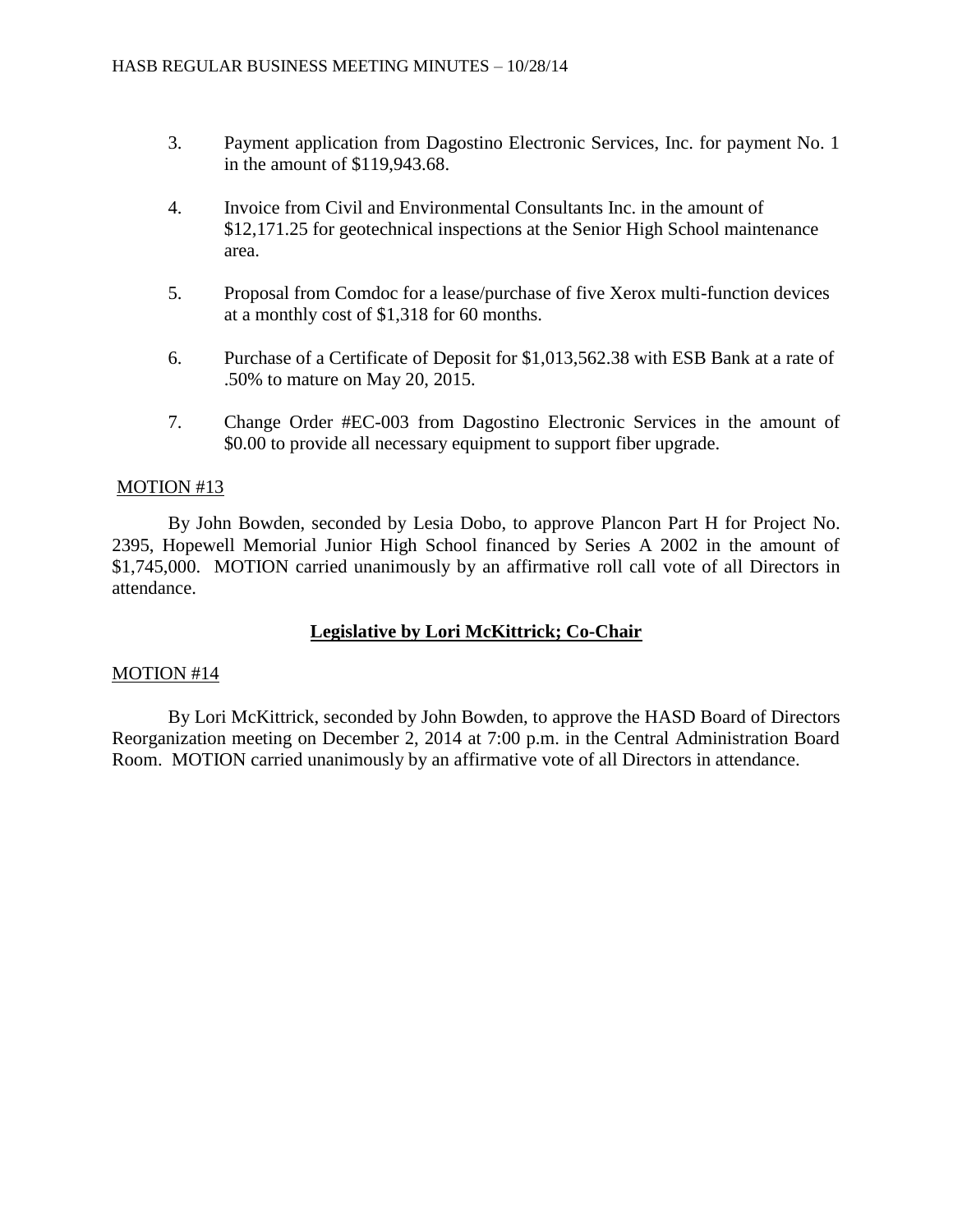#### **Personnel by Rob Harmotto, Chair**

#### APPROVAL OF GROUPED ITEMS

#### MOTION #15

By Rob Harmotto, seconded by John Bowden, to approve items (1) and (2) as presented in accordance with School Board's agreement for grouping items in a single motion. MOTION carried unanimously by an affirmative vote of all Directors in attendance.

1. Basketball coaching staff realignment and salaries:

| Head Coach                      | Doug Williams       | \$6,600.00 |
|---------------------------------|---------------------|------------|
| 1 <sup>st</sup> Assistant Coach | <b>Kurt Ross</b>    | \$5,000.00 |
| $2nd$ Assistant Coach           | Martin Vallecorsa   | \$4,000.00 |
| 3 <sup>rd</sup> Assistant Coach | Dayne Smith         | \$3,100.00 |
| 4 <sup>th</sup> Assistant Coach | Jimmy Deep          | \$2,500.00 |
| 5 <sup>th</sup> Assistant Coach | <b>Bill Kostial</b> | \$1,497.00 |
| Volunteer                       | Pat Phillips        |            |

2. Wrestling coaching staff realignment and salaries:

| <b>Jason Martsolf</b> | \$4,329.00 |
|-----------------------|------------|
| Corey Getz            | \$2,814.00 |
| Wil Lynn              | \$2,381.00 |
| Brandon Fedorka       | \$2,164.00 |
| <b>Bill Bain</b>      |            |
| <b>Jason Winters</b>  |            |
| Jose Molina           |            |
| Mike Cicone           |            |
| Chris Georgetson      |            |
| <b>Brett Smith</b>    |            |
|                       |            |

#### MOTION #16

By Rob Harmotto, seconded by Lori McKittrick, to approve the employment of Sandra Stewart as a special education classroom aide at Independence Elementary School, effective October 29, 2014. MOTION carried unanimously by an affirmative vote of all Directors in attendance.

#### MOTION #17

By Rob Harmotto, seconded by Daniel Santia, to approve the employment of Brian Burton as a special education individual aide at Independence Elementary School, effective October 29, 2014. MOTION carried unanimously by an affirmative vote of all Directors in attendance.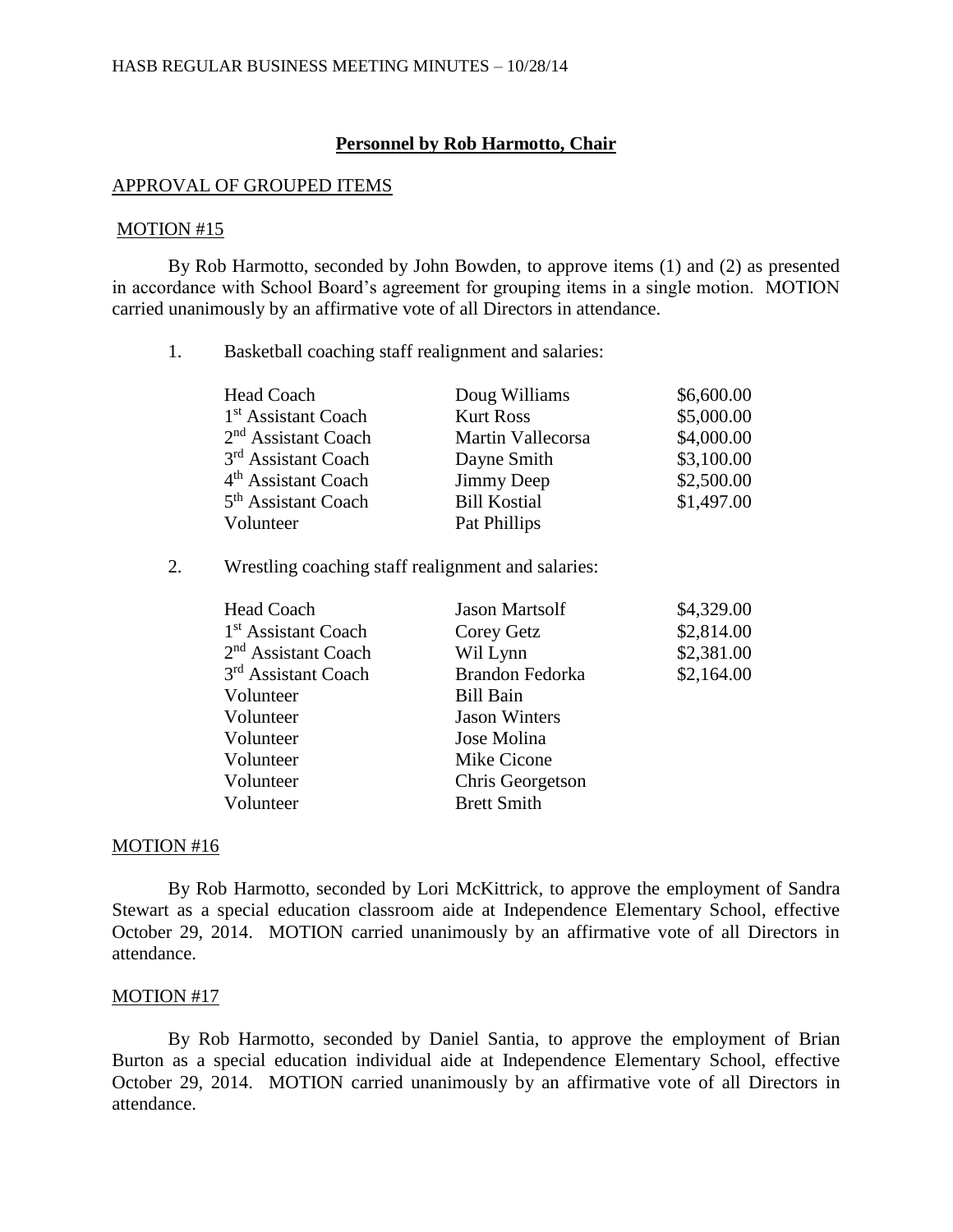#### MOTION #18

By Rob Harmotto, seconded by Lori McKittrick, to accept the resignation of Diane Iannini, Assistant to the Business Administrator, effective December 5, 2014. MOTION carried unanimously by an affirmative vote of all Directors in attendance.

#### MOTION #19

By Rob Harmotto, seconded by Lesia Dobo, to approve the employment of Marina Rosatelli as Assistant to the Business Administrator at an annual salary of \$51,000, effective November 10, 2014. MOTION carried unanimously by an affirmative vote of all Directors in attendance.

#### MOTION #20

By Rob Harmotto, seconded by John Bowden, to approve the employment of Christie Bailey as a breakfast monitor at Hopewell Elementary School, effective October 20, 2014. MOTION carried unanimously by an affirmative vote of all Directors in attendance.

#### MOTION #21

By Rob Harmotto, seconded by Daniel Santia, to approve the request of Mark Guzzo for leave without pay, effective October 3, 2014. MOTION carried unanimously by an affirmative vote of all Directors in attendance.

### MOTION #22

By Rob Harmotto, seconded by John Bowden, to approve the substitute personnel rosters. MOTION carried unanimously by an affirmative vote of all Directors in attendance.

### **Transportation by Daniel Santia, Chair**

### MOTION #23

By Daniel Santia, seconded by Lori McKittrick, to approve the contract with the Beaver Valley Intermediate Unit for transportation services for the 2014-2015 school year at a daily rate of \$129.78. MOTION carried unanimously by an affirmative vote of all Directors in attendance.